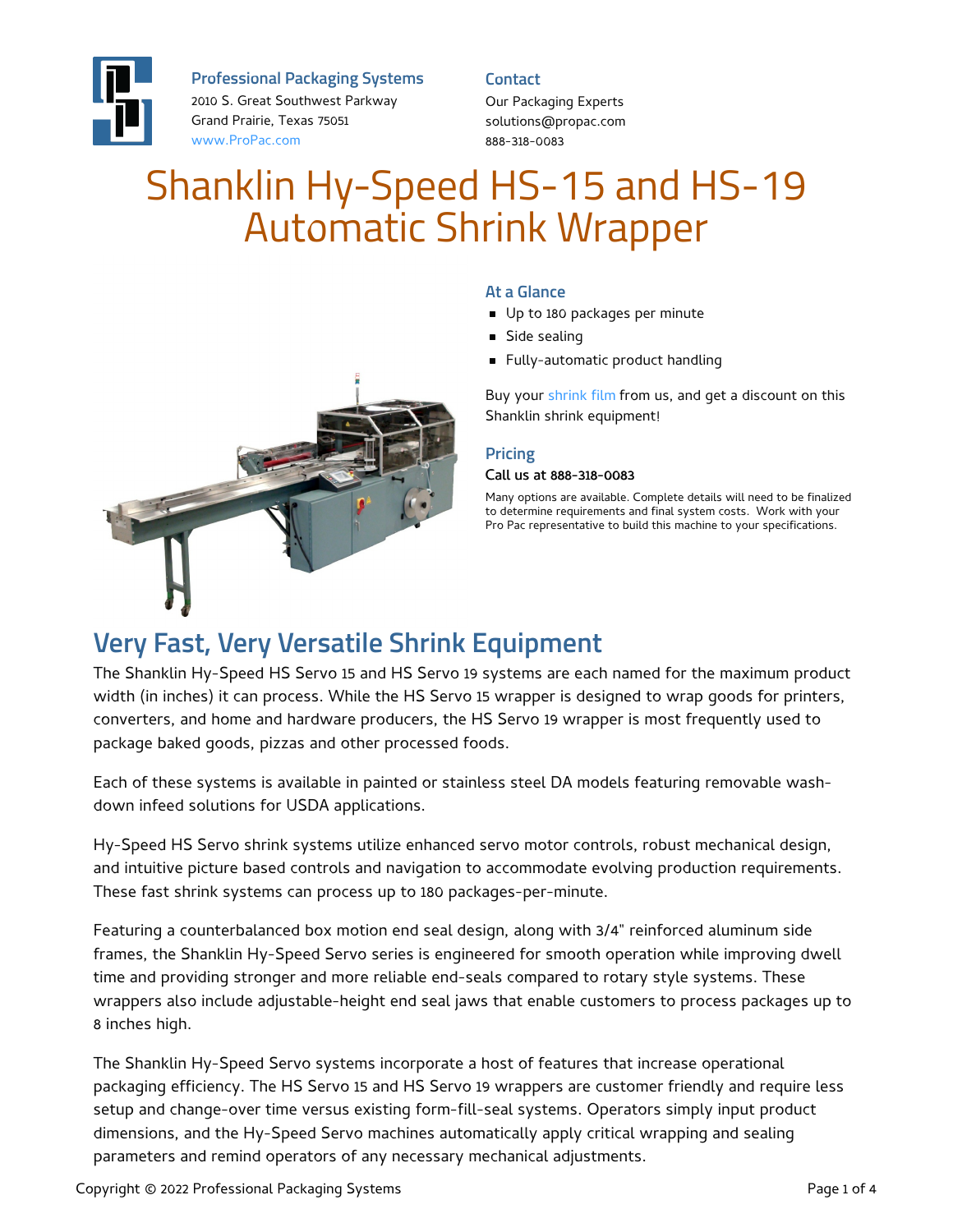### **Hy-Speed HS-15 and 15 DA**

19" wide end seal 15" wide belt Supported package dimensions up to 16"W x 4"H to 48"L x up to 8"H

### **Hy-Speed HS-19 and 19 DA**

23" wide end seal 19" wide belt Supported package dimensions up to 20"W x 4"H to 48"L x up to 8"H

Please [contact](file:///contact/) Pro Pac or call 888-318-0083 for your shrink equipment.

## **Specifications of the Hy-Speed HS-15 and HS-19**

| Package Speeds                         | Up to 180 packages per minutedependent on product and application                                                                                             |
|----------------------------------------|---------------------------------------------------------------------------------------------------------------------------------------------------------------|
| Film / Belt Speeds                     | Up to 250 linear feet per minute                                                                                                                              |
| Operation                              | Engineered for smooth action                                                                                                                                  |
| End Seal                               | 0 - 85" opening 23" wide Adjustable to variable heights Tooless end seal centerline<br>adjustment Choice of SmartWire or hot knife Programmable seal pressure |
| Side Sealer                            | Shanklin Sabre Side Sealer                                                                                                                                    |
| No Product No Bag                      | Standard                                                                                                                                                      |
| Pass-Through<br>Conveyor<br>Capability | Standard                                                                                                                                                      |
| <b>Standard Conveyor</b><br>Height     | 41.5" with casters 35.5" without casters                                                                                                                      |
| Safety                                 | CAT 3 emergency stop circuits Multiple safety interlocks Air cylinder safety opens end seal<br>jaws                                                           |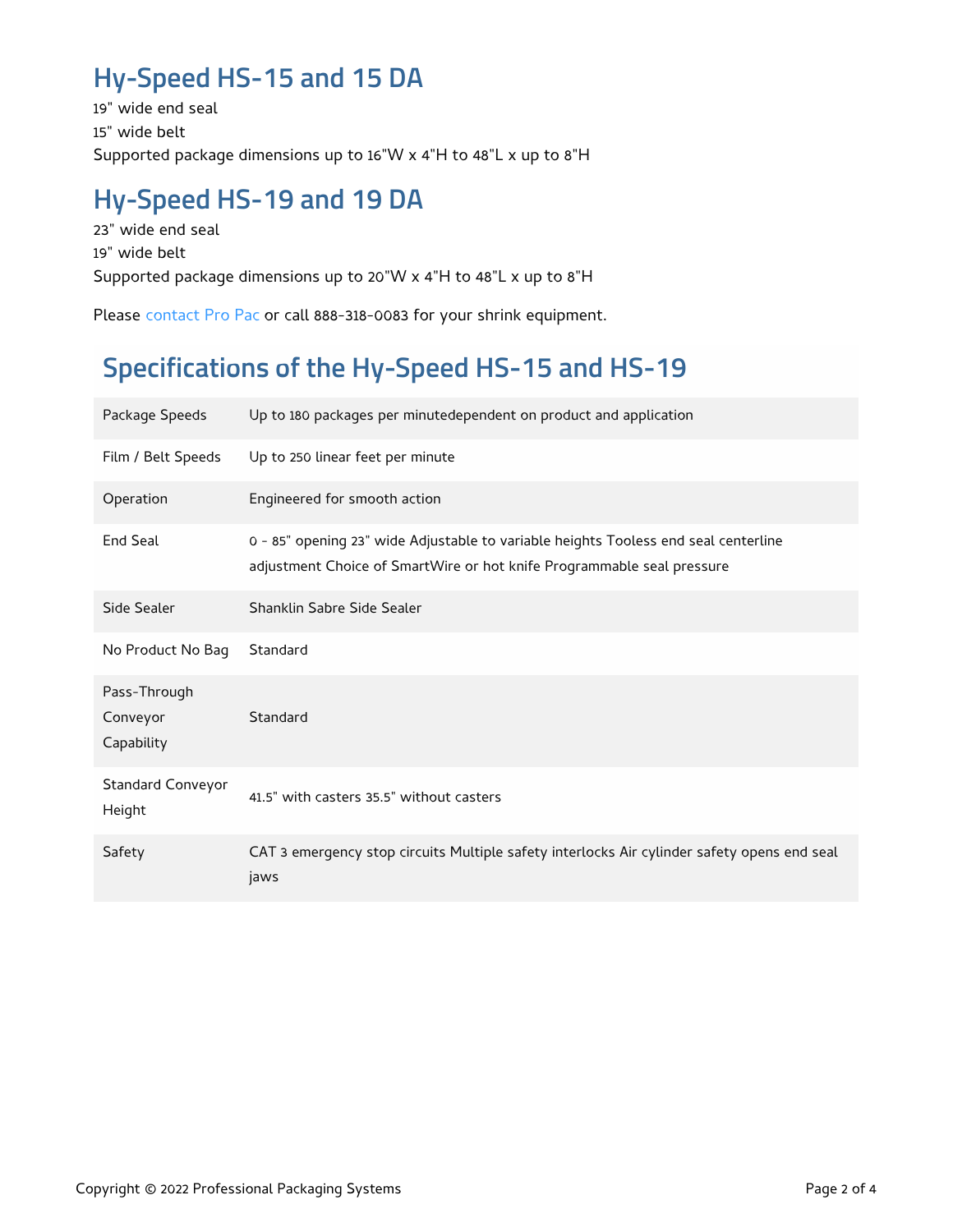### **HMI Features**

| Display                                           | Picture based                                                                                       |
|---------------------------------------------------|-----------------------------------------------------------------------------------------------------|
| Recipes                                           | 100 nameable recipes                                                                                |
| Adjustments                                       | Speed control Product spacing Seal systems temperature control<br>Programmable seal pressure        |
| <b>End Seal</b>                                   | Enable / Disable                                                                                    |
| Operator Lock Outs                                | Provide customized HMI access privileges                                                            |
| <b>Batch Counting</b>                             | Standard                                                                                            |
| Language Switching                                | 8 languanges                                                                                        |
| Remote Monitoring via HMI<br>Web Server           | Monitor production information View machine fault logs Analyze machine<br>status                    |
| Integrated Auxiliary Infeeds<br>available         | Infeeds controlled thru HMI Speed ratios recallable thru recipes                                    |
| <b>External Equipment Pause</b>                   | Allows up/downstream equipment to pause wrapper                                                     |
| <b>External Equipment Pause</b>                   | Allows up/downstream equipment to pause wrapper                                                     |
| Unit Switching                                    | Metric / Imperial                                                                                   |
| <b>Enhanced Troubleshooting</b><br><b>Screens</b> | Fault history Input / Output status Seal heat troubleshooting Help and<br>corrective action screens |
| Jaw Product Detect                                | Optional                                                                                            |
| Low Film / No Film Detect                         | Optional                                                                                            |
| Print Registration                                | Optional                                                                                            |